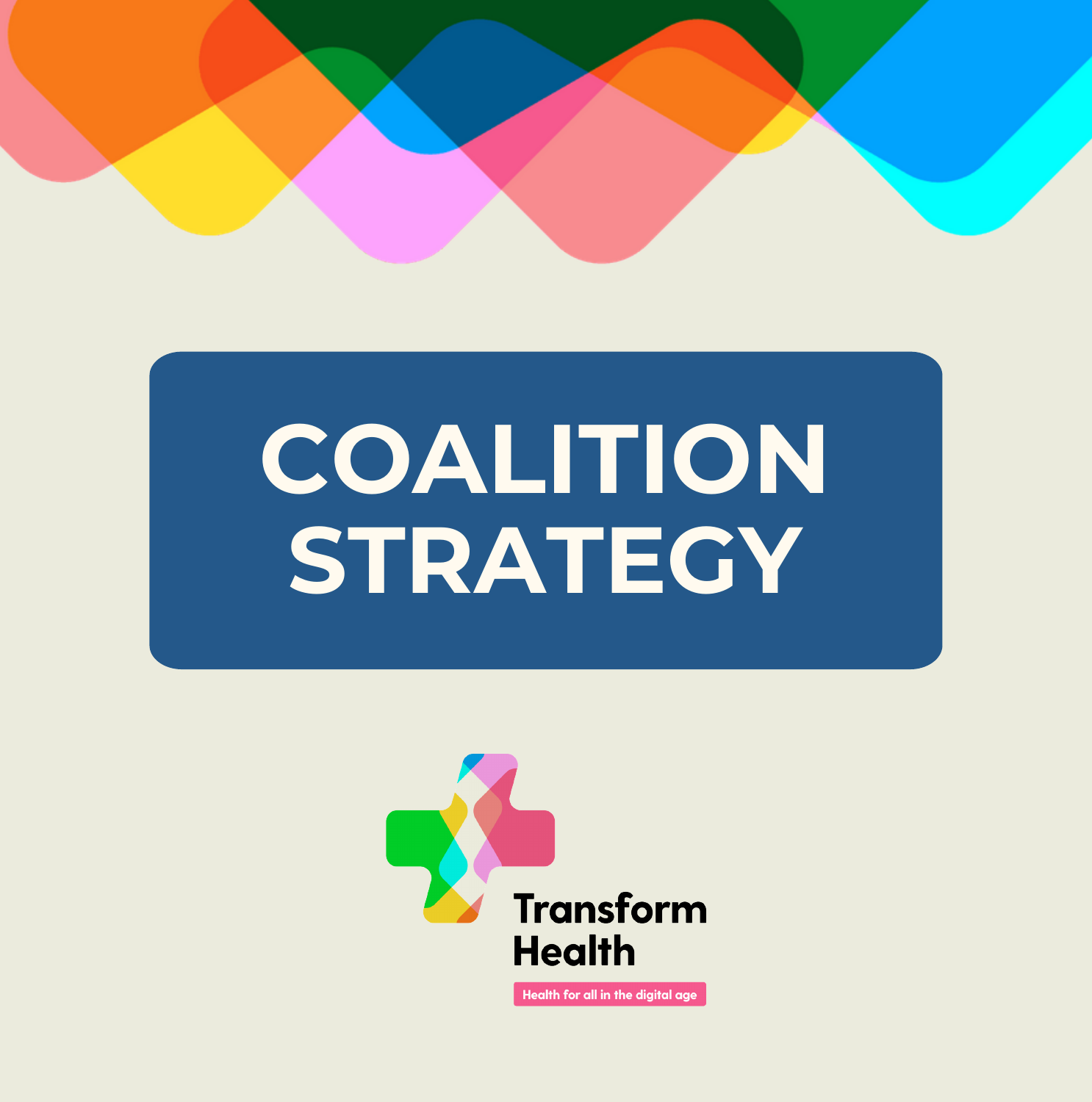

# **Coalition Strategy**

United Nations Member States pledged to achieve universal health coverage (UHC)i by 2030 as part of the Sustainable Development Goals (SDGs). Although much progress has been made, approximately half of the world's population still lack access to essential health servicesii and at least 400 million people have no access to basic health services.<sup>ii</sup> On current trends only 50%<sup>iv</sup> of the global population will benefit from UHC by 2030.

Weak health systems, inequitable coverage of health services and lack of political will are major barriers to achieving UHC by 2030. Digital technologies offer unprecedented opportunities to tackle health system challenges and enhance the quality and coverage of health services.<sup>v</sup> The expansion and improvement of digital technologies is accelerating quality and coverage of service across many different contexts. However, currently health systems around the world are at very different stages of digital transformation. The Global Digital Health Index has identified a number of challenges across countries in implementing sustainable digital health solutions at scale.<sup>vi</sup> Governments across all income levels need to demonstrate greater political will to accelerate the digital transformation of health systems in ways that reduce inequities and promote human rights if the world is to achieve its 2030 target.

The COVID-19 pandemic is accelerating the sharing of health data and the adoption of digital technologies for health in many countries.<sup>vii</sup> The acceleration of these existing trends offer many opportunities for transforming health systems, it is also widening the digital divide - within and between countries - that risks slowing progress towards UHC as poorer countries retain increasingly obsolete analogue systems to manage the health care needs of their populations. This inequity risks leaving many people behind, slowing our progress towards UHC and exposing the world population to the threat of future pandemics.

A cross-cutting challenge in all parts of the world is the lack of involvement and consideration of key communities - such as young people, women and marginalised groups - in the design, use and governance of digital technologies and data. Meaningful engagement of these communities in all aspects of the digital transformation of healthcare will be essential to ensure the application of digital technologies support the health, wellbeing, and empowerment of all. In a digital age, basic health services should be extended to everyone to deliver greater fairness and freedom, deepening human knowledge and insight, to ensure increased control of our health.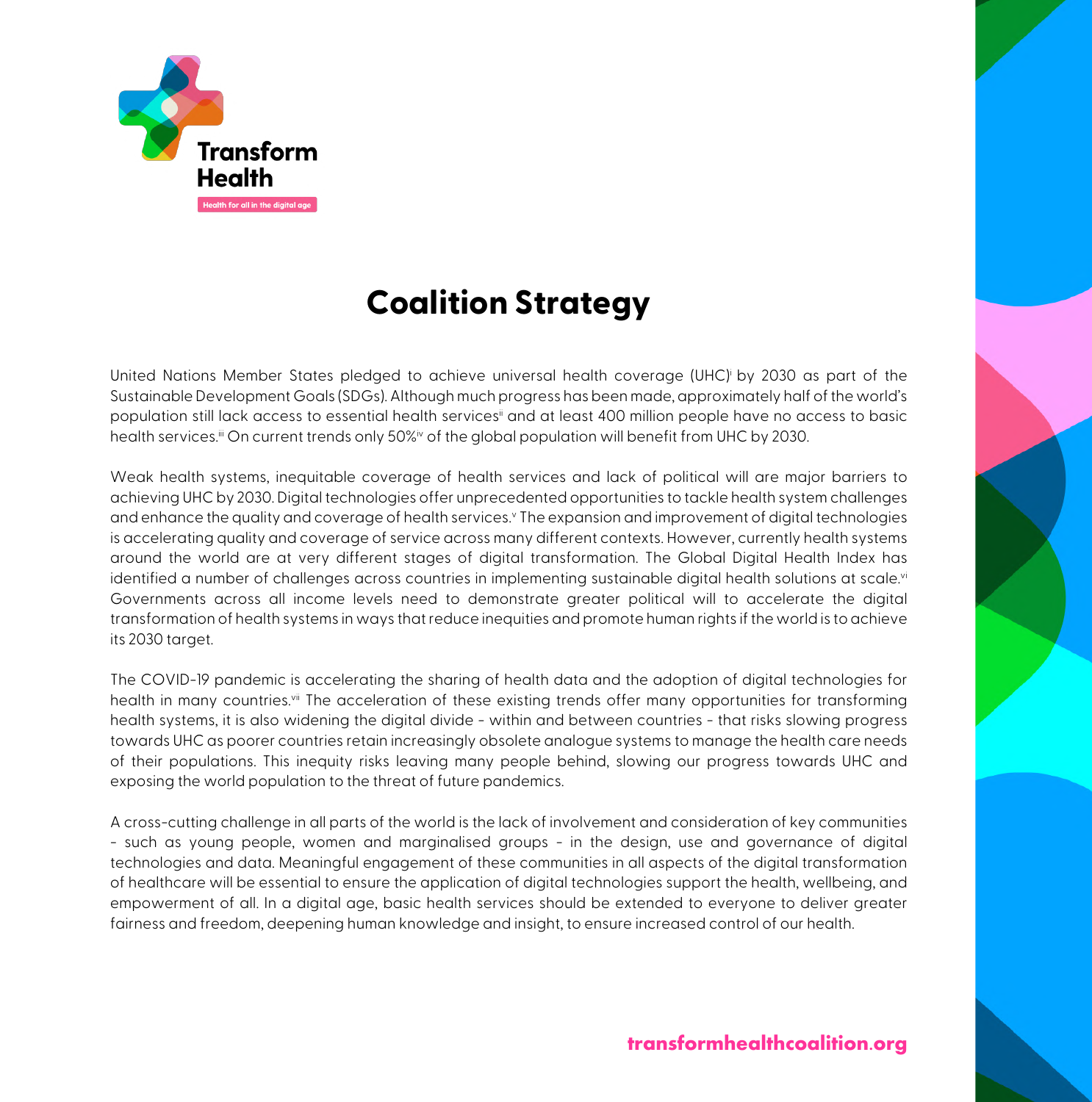## **Transform Health: Health for all in the digital age**

Transform Health ('the Coalition') was set up to respond to these challenges by bringing together local, regional, and global stakeholders from multiple sectors dedicated to achieving UHC in the digital age. Transform Health campaigns for and collaborates with individuals – particularly women and young people – and communities who would benefit most from the digital transformation of health systems, as well as the governments, organisations and institutions who recognize and support the fundamental role of digital technologies and data for improved health.

## *Our vision*

Universal Health Coverage will be achieved by 2030 by harnessing digital technology and the use of data, so that:

- everyone has access to equitable, affordable, and high-quality healthcare;
- everyone can benefit from sustainable primary health care which is the foundation of UHC;
- everyone is able to make better decisions about their personal health using real-time health information and their own, protected health data;
- health workers are able and empowered to improve efficiency/capacity of health systems, using digital technology and population and health data to take more precise and effective action, to improve service delivery and strengthen overall health systems to ensure better public and individual health outcomes;
- researchers are able to access and use health data for research purposes that will improve public health;
- everyone is aware of and able to exercise their rights to own and access their own data to improve their own health.

## *Our Mission*

Transform Health is building a global movement that brings together organisations and institutions across different sectors<sup>viii</sup> who are committed to achieving Universal Health Coverage within the next ten years by expanding primary health care through the use of digital technology and increasing access to data.

Transform Health campaigns for and collaborates with the individuals, communities, governments, organisations and institutions that are most affected by the lack of access to health. The Coalition is committed to promoting youth and women's participation and leadership and to ensuring the perspectives, concerns and needs of marginalised groups are adequately addressed so they are able to both benefit from the digital transformation, and access and control their own data to improve their health outcomes.

Transform Health wants to encourage all governments and institutions to leverage the potential of digital technology and data to accelerate UHC particularly for people traditionally left behind by health systems.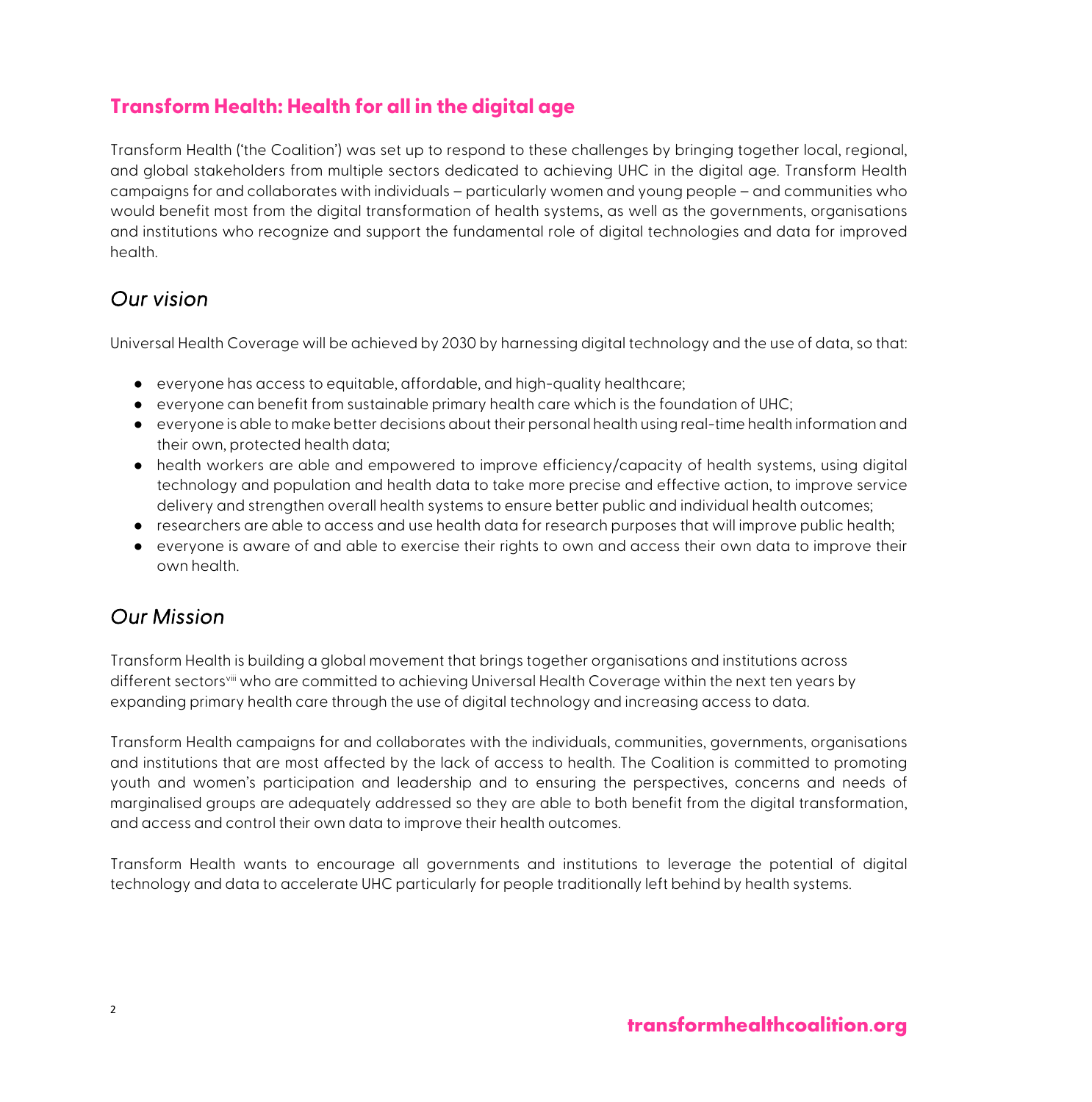## *Our principles*

Transform Health is committed to bridging the digital divide to create an inclusive movement that seeks to engage and mobilise people traditionally excluded from decision making processes on health in particular. Our work is guided by the following principles:

Primary Health Care is the foundation for UHC: We believe that PHC is the foundation for UHC and the most effective and efficient way to address the main causes and risks of poor health and well-being today. PHC is also the best way to deliver continuous, integrated services that are people centred. We are therefore committed to ensuring that investments in digital transformation of health prioritise PHC.

Equity: We are committed to ensuring underrepresented and/or marginalised populations - that may have the least access to promising digital and data technologies and who may have the most to gain from them - are fully represented in the coalition's work.

Empowerment: We seek to enable young people<sup>ix</sup> and women, who are traditionally excluded from decisionmaking processes to play an active part in the coalition, in the campaign work to influence decision makers to ensure digital technology and the use of data accelerates UHC.

Partnership: We are committed to working with different individuals and organisations, in particular, governments, civil society, think tanks, foundations, multilateral institutions, the private sector and others to promote the adoption and effective use of digital technologies, and to ensure people are able to control their own data, to achieve better health outcomes for themselves and their communities. We fully support the Principles for Digital Development,<sup>x</sup> and support the Paris Principles and the Accra Agenda for Action on Aid Effectiveness.<sup>xi</sup>

Human rights, gender equity and inclusiveness: The realisation of human rights, gender equality and inclusiveness are critical within the digital age. We will work to address gaps to ensure equity, gender equity and equitable opportunities in our spheres of influence and beyond.

## *Our objectives*

Transform Health advocates and campaigns for:

#### **1.** Recognition of the fundamental role of digital technologies and data use to transform and strengthen health systems to expand primary health care which is an essential foundation for achieving UHC by 2030

The Coalition is launching a global campaign to build consensus for and influence decision makers to make the necessary investments and develop policies and regulatory frameworks to ensure both the accelerated adoption of digital technologies and access to and the ethical use of data to strengthen PHC as a pathway to achieve UHC. To enable this Transform Health will:

● collaborate with organisations working on global health and UHC, as well as those working on bridging the digital divide, and on human rights and development to ensure consensus across sectors on what measures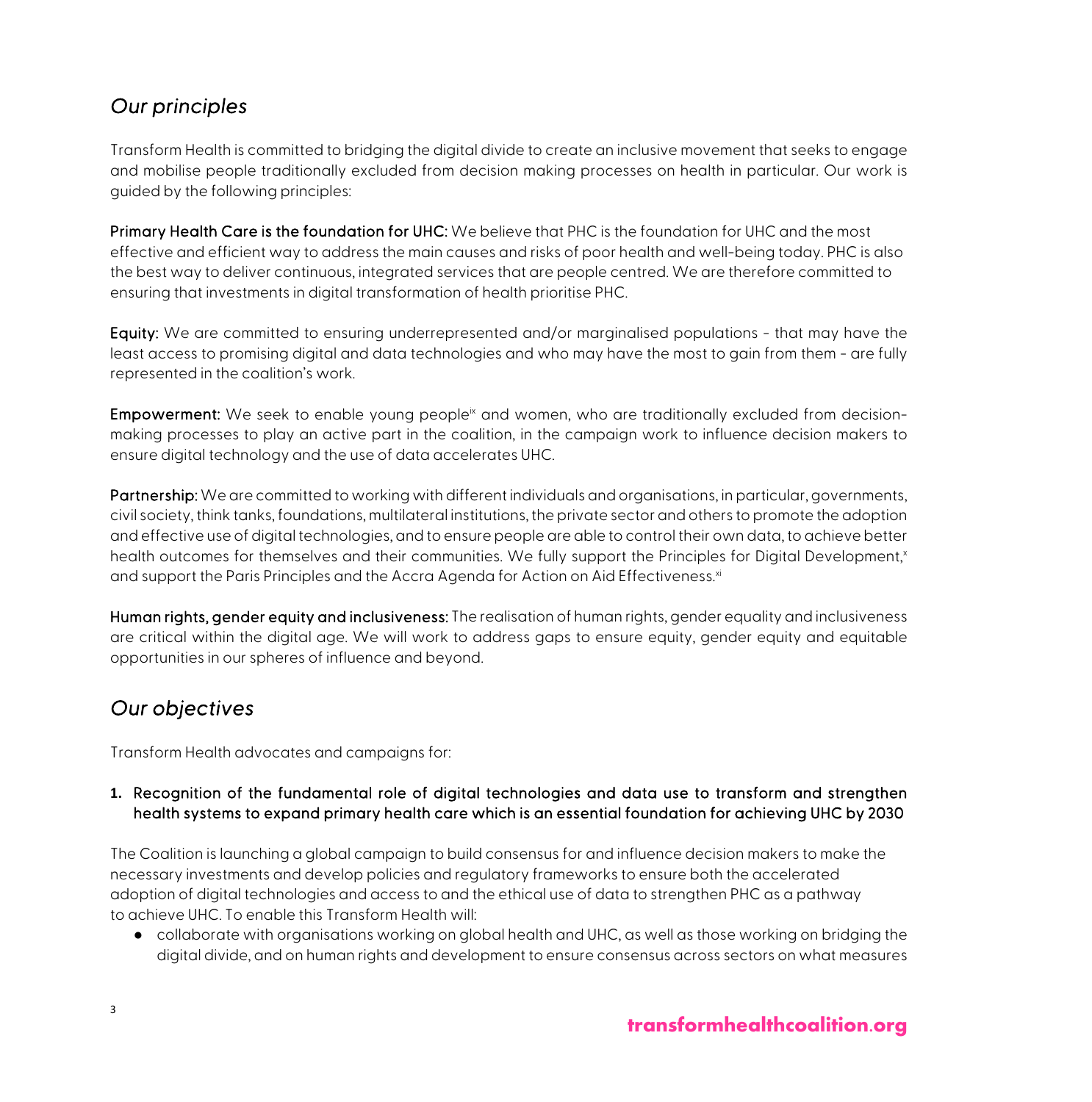need to be taken by governments and others to accelerate the adoption of digital technology and access to data to achieve UHC;

- work with women and youth led organisations to ensure they are a central part of conversations with governments and others on priority setting in relation to the acceleration of digital technology to achieve UHC, and increase access and use of data to improve health outcomes;
- establish campaign platforms in at least six low and middle income countries to engage multiple stakeholders on the issues and to empower marginalised communities and their representatives and to provide them with a platform through which they can engage their governments and donors and call on them to prioritise the equitable adoption of digital technology to enable them to access UHC (for more details see the forthcoming campaign proposal).
- grow the coalition and organise and enable coordinated actions aimed at building consensus on the tools, approaches, processes and resources necessary to accelerate the adoption of digital technology to achieve UHC.
- build public support and political backing for technical and regulatory solutions that will accelerate the digital transformation of health systems and enable governments to achieve their UHC commitments.

#### **2.** A data governance framework to allow for full beneficial, impactful, and responsible management of health data, while safeguarding data privacy, ownership and security

Transform Health will advocate for a global normative framework on digital health and data governance that is human rights based, and then press for this to be adopted and implemented at the national level. Transform Health will:

- map and assess the range of existing global health policies, standards, and regulatory frameworks, capture best practices across various governance levels, identify key issues and barriers to the ethical management and use of health data and data for health.
- determine the nature and depth of data that needs to be collected and regulated to attain UHC as well as relevant guidelines, standards, benchmarks, data equity enablers and decision-making structures. assess the operational aspects of human centred data platforms; solutions mapping and multidimensional data flow and sharing; and explore establishing a policy advisory group with a pool of experts to support and guide national governments and multilateral institutions on health data governance norms.

#### **3.** Increased domestic and international financial commitments/ investments for strengthening digitally enabled primary health care systems and empowered communities to achieve UHC by 2030

Transform Health will enable and support a process that identifies the global investment needs required to enable countries to develop and maintain the digital infrastructure necessary to strengthen PHC and ensure the progressive realisation of UHC. With the investment case the coalition will:

- advocate for the establishment of an appropriate platform / mechanism to capture the financial commitments made by governments, the private sector, foundations, civil society and others that will enable government to accelerate the adoption of digital health to achieve UHC by 2030.
- work closely with WHO and other partners to develop a fully costed global plan for acceleration of digital transformation in all low-and middle-income countries, building on their national plans.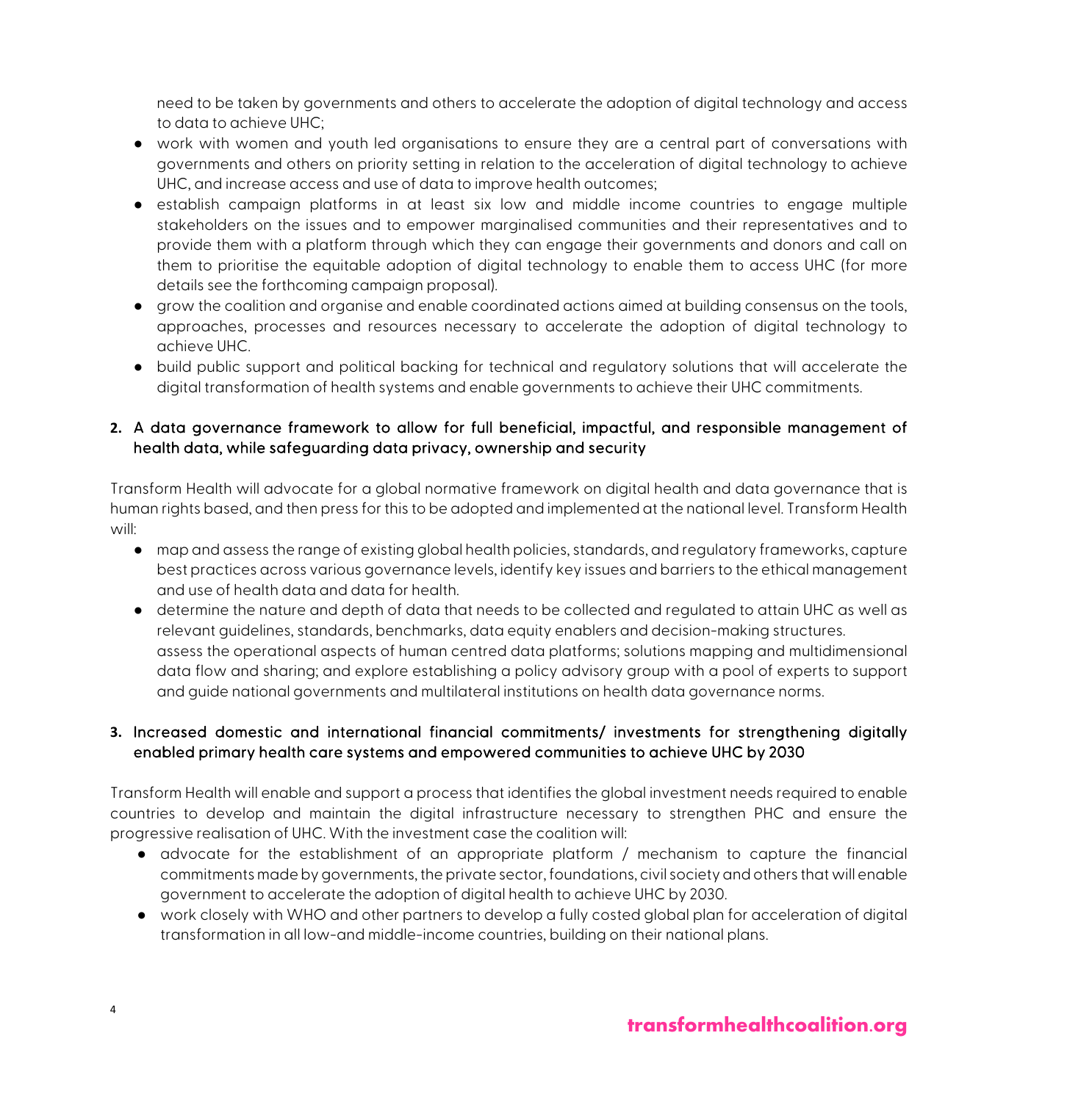## *Timeline*

This will be developed and communicated once we have a clearer understanding of the schedule and format of events during the remainder of 2020 and 2021.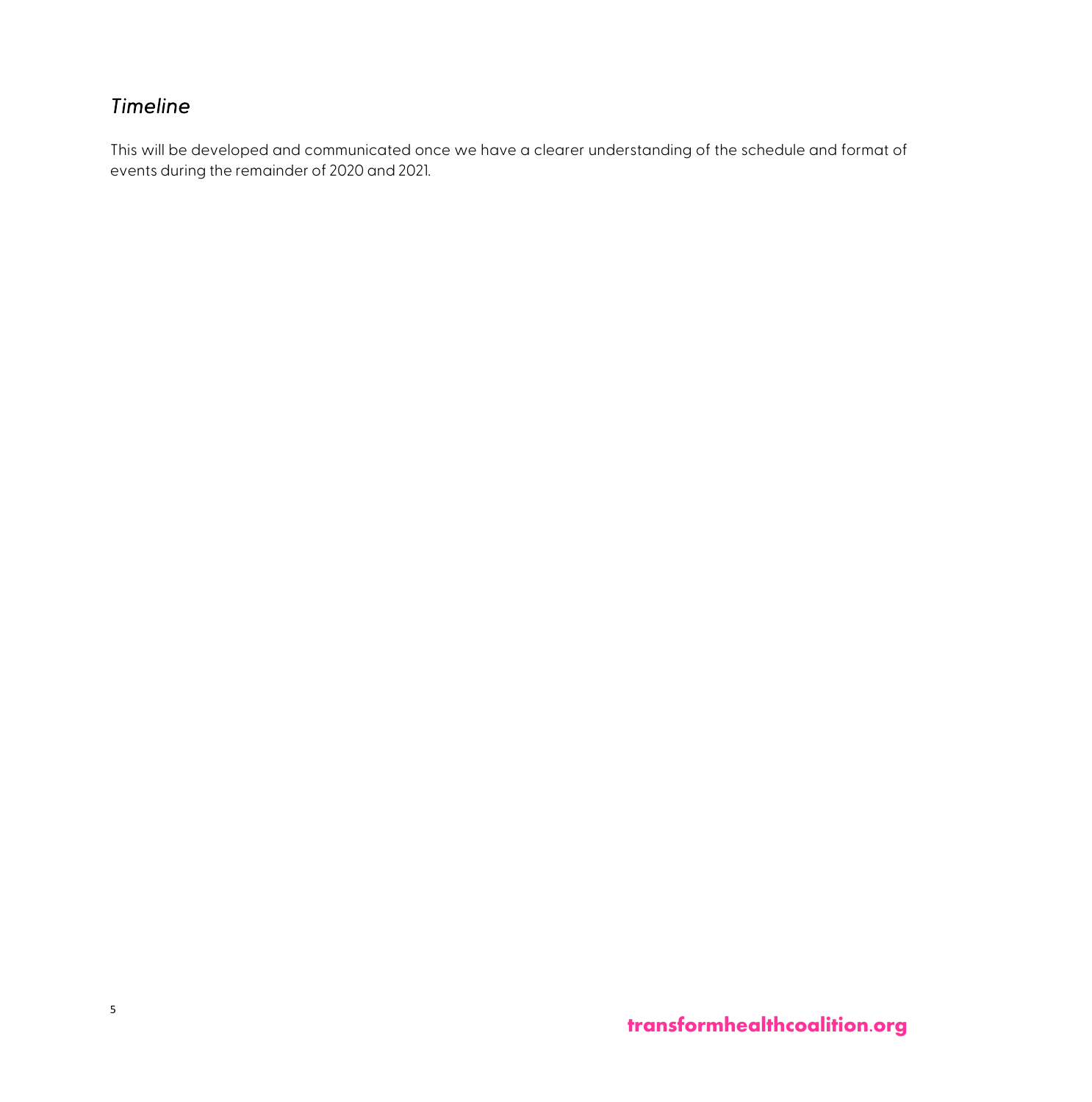# Glossary/Definitions

Data equity in health means that ideally everyone has access to the benefits of data flows, including the poorest, highly disenfranchised, and most at risk. For example robust disaggregated data helps improve decision-making at different levels of the health system to ensure a more equitable and effective distribution of resources so that all people can get the right care at the right time, no matter where they live.

Data governance is a set of practices for making decisions about data throughout its lifecycle to optimise an individual's, organisation's or government's capability for data-informed policy, strategy, and operational management.xii Health data governance is the process of managing and making decisions to guide generation, collection, storage and management of data through normative, actionable and cross-cutting policies, practices, standards, benchmarks and regulations.

Digitalisation is the integration of digital technologies into everyday life.

Digitally enabled health systems are national, regional and primary health systems that incorporate electronic, mobile and/or frontier data-driven technologies for surveillance, diagnosis, monitoring, evaluation, reporting, medical recording and other forms of health and care delivery.

Digital innovation for health is innovative application and use of existing or new products, processes, or models using digital technology platforms as a means within and across health systems and organisations.

Digital technologies are the application of organised knowledge and skills in the form of electronic, mobile and frontier data-driven technologies to solve health issues and improve quality of life. Digital technologies for health encompass definitions, components and systems included in digital health, e-health, m-health [and related terminology]. Some examples include electronic medical records, telemedicine, health management information systems, etc.

Health equity: The World Health Organization defines equity as the absence of avoidable, unfair, or remediable differences among groups of people, whether those groups are defined socially, economically, demographically, or geographically or by other means of stratification. "Health equity" or "equity in health" implies that ideally everyone should have a fair opportunity to attain their full health potential and that no one should be disadvantaged from achieving this potential.<sup>xiii</sup>

Primary Health Care (PHC) is a whole-of-society approach to health and well-being centred on the needs and preferences of individuals, families and communities. It addresses the broader determinants of health and focuses on the comprehensive and interrelated aspects of physical, mental and social health and wellbeing.

PHC meets people's health needs through comprehensive promotive, protective, preventive, curative, rehabilitative, and palliative care throughout the life course. It strategically prioritises key health care services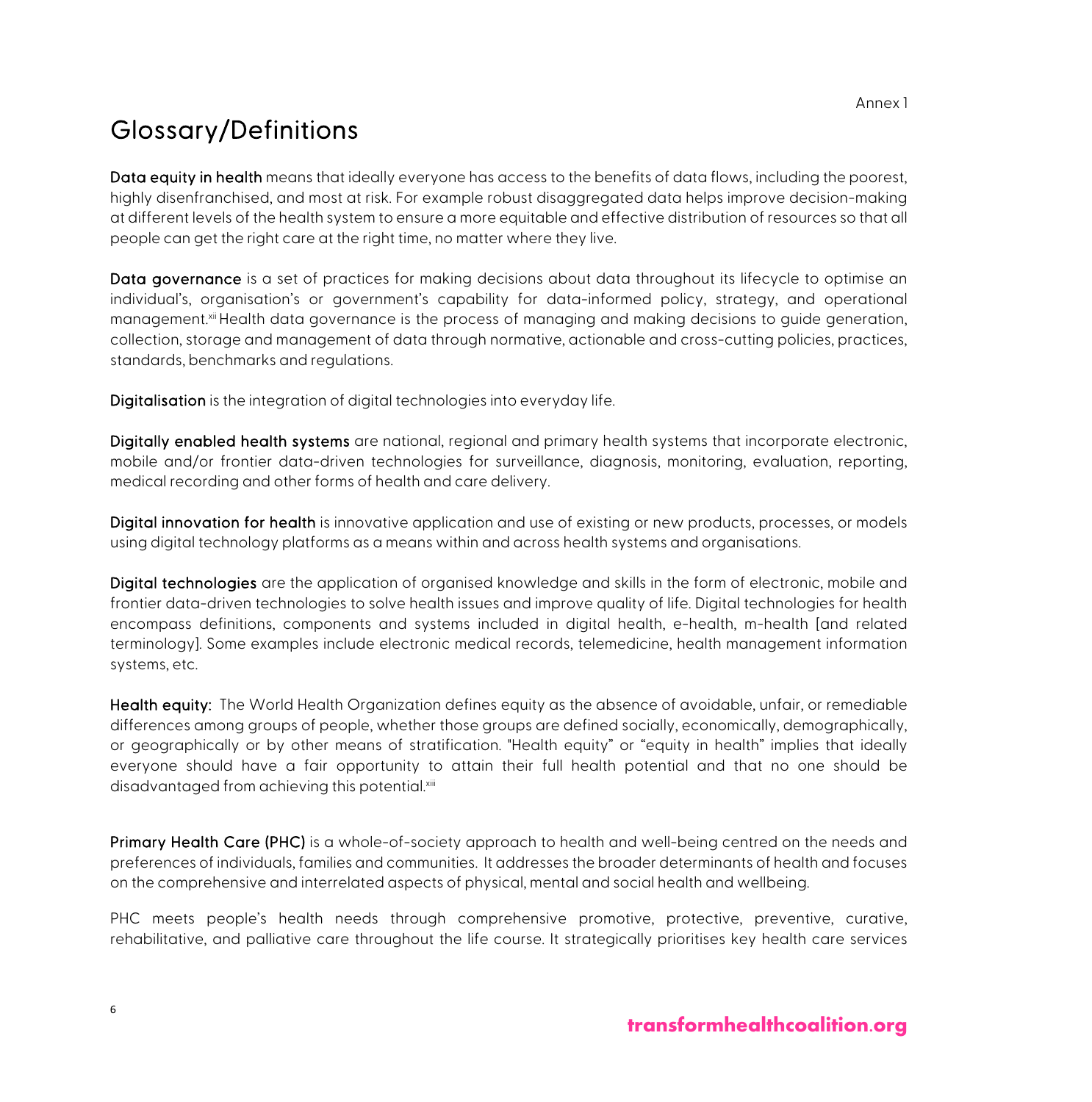aimed at individuals and families through primary care and for the population through public health functions as the central elements of integrated health services.

PHC empowers individuals, families, and communities to optimise their health, as advocates for policies that promote and protect health and well-being, as co-developers of health and social services, and as self-carers and caregivers to others. xiv

Principles for Digital Development<sup>xv</sup> are nine guidelines designed to help integrate best practices into technologyenabled programmes and are intended to be updated and refined over time. They offer guidance for every phase of the project life cycle and are part of an ongoing effort among development practitioners to share knowledge and support continuous learning.

Telehealth involves the use of mobile and telecommunications to deliver health care outside of traditional healthcare facilities. Telehealth, which only requires access to telecommunications, is the most basic element of "eHealth," which uses a wider range of information and communication technologies (ICTs). Telehealth examples include virtual home health care, where health professionals use mobile phones to provide health guidance to patients at home such as the chronically ill or elderly.

Universal Health Coverage (UHC) means that all people and communities can use the promotive, preventive, curative, rehabilitative and palliative health services they need, of sufficient quality to be effective, while also ensuring that the use of these services does not expose the user to financial hardship.<sup>xvi</sup>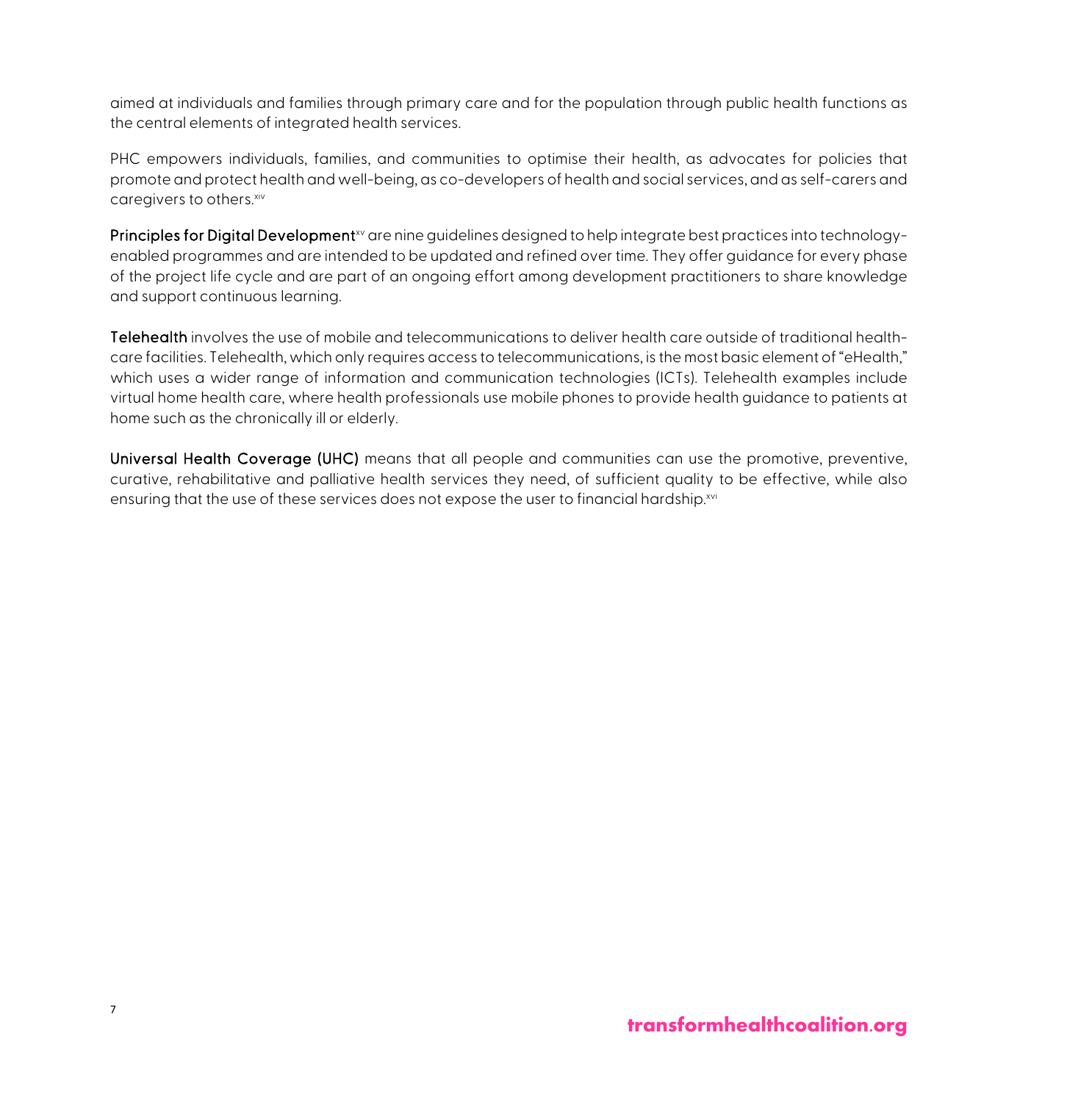## Network Governance

Network Governance is the term that Transform Health uses to describe its operating model and interorganisational coordination to achieve its three objectives, mission, and vision. The coordination depends on iterative and informal systems as opposed to formal bureaucratic structures and relationships.

The network governance is made up of different circles, which represent a specific function. Two co-leads from coalition founding partners have been agreed up to the launch of the global campaign in 2021. The working circles are also represented by other coalition partners and consist of the following circles:

- Campaign circle
- Data Policy circle
- Governance and Strategy circle (G&S)
- Network and Engagement circle (N&E)
- Resource and Investment circle (R&I)
- Young Experts: Tech for Health (YET4H)<sup>xvii</sup>

Governance and Strategy is at the centre setting the strategic direction of the coalition. In addition, Transform Health is backed by an Enabling Function, which operates as the backbone organisation, and drives the day-today prioritization by guiding the vision, strategy and supporting aligned activities.

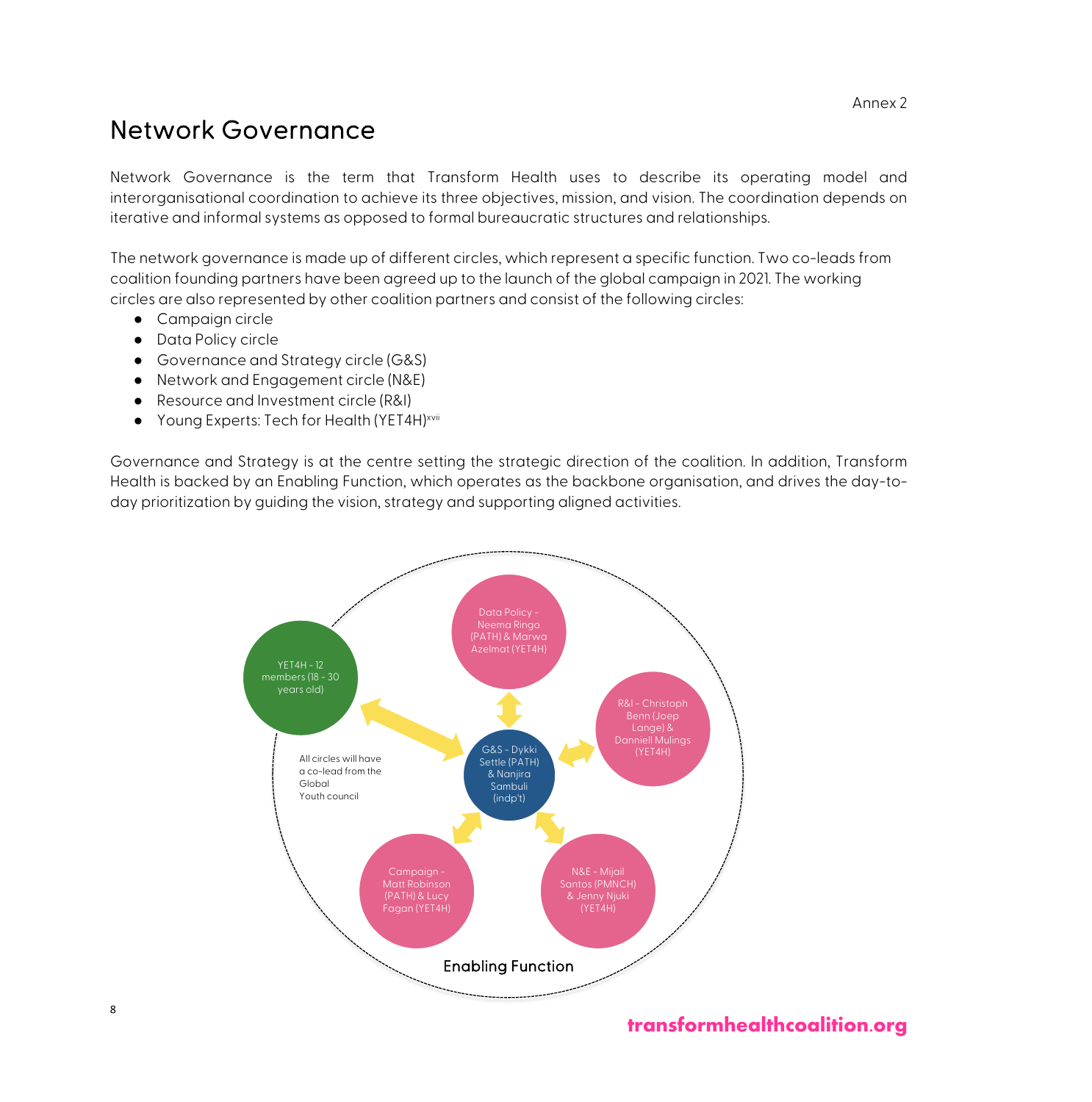# External influencers

Transform Health will rely on the work of external influencers to shape the direction of the Coalition. These include, but are not limited to:

#### Young Experts: Tech 4 Health

In January 2020 Young Experts: Tech 4 Health (YE: T4H) a platform for young people aged between 18 to 30 years, was launched to shape, and guide the agenda to achieve UHC by 2030 using data and digital technologies. It comprises 12 youth experts in policy and advocacy, health, digital technology, and youth engagement who will provide independent insight and counsel to the Coalition. Hosted by Plan International Canada, the platform has representation from all six World Health Organization regions.<sup>xviii</sup>

The Young Experts will work to advance the global health agenda in two core ways:

- Designing independent initiatives and campaigns to highlight the intersections of youth, digital technology, and global health by building networks of young people globally, drawing attention to best practices and generating opportunities for engagement.
- Supporting the Coalition's core working groups as co-leads and members, bringing their unique perspective as digital natives and supporting the development of inclusive policies and campaigns.

#### Joint Commission

In October 2019, The Lancet & Financial Times Commission entitled 'Governing Health Futures 2030: Growing up in a digital world' was launched. The Commission which runs to December 2021 comprises a group of independent, geographically-diverse and gender-balanced commissioners from various sectors and disciplines – making a special effort to reach out to young people and bring their views and needs into account.

The Commission will:

- 1. Explore how to ensure that digital development helps improve the health and well-being of all ages especially children and young people.
- 2. Focus on examining integrative policies for digital health, AI and UHC that are being developed around the world to identify which have the greatest potential to improve health and well-being and maximise health equity in resource poor settings, while ensuring human rights.
- 3. Deliver a clear set of recommendations on the governance of digital health, AI and UHC taking full account of geopolitical, economic, and social factors.

The Commission will publish its report in September 2021, and its recommendations and findings will contribute to further shaping Transform Health's work from 2021 to 2030.